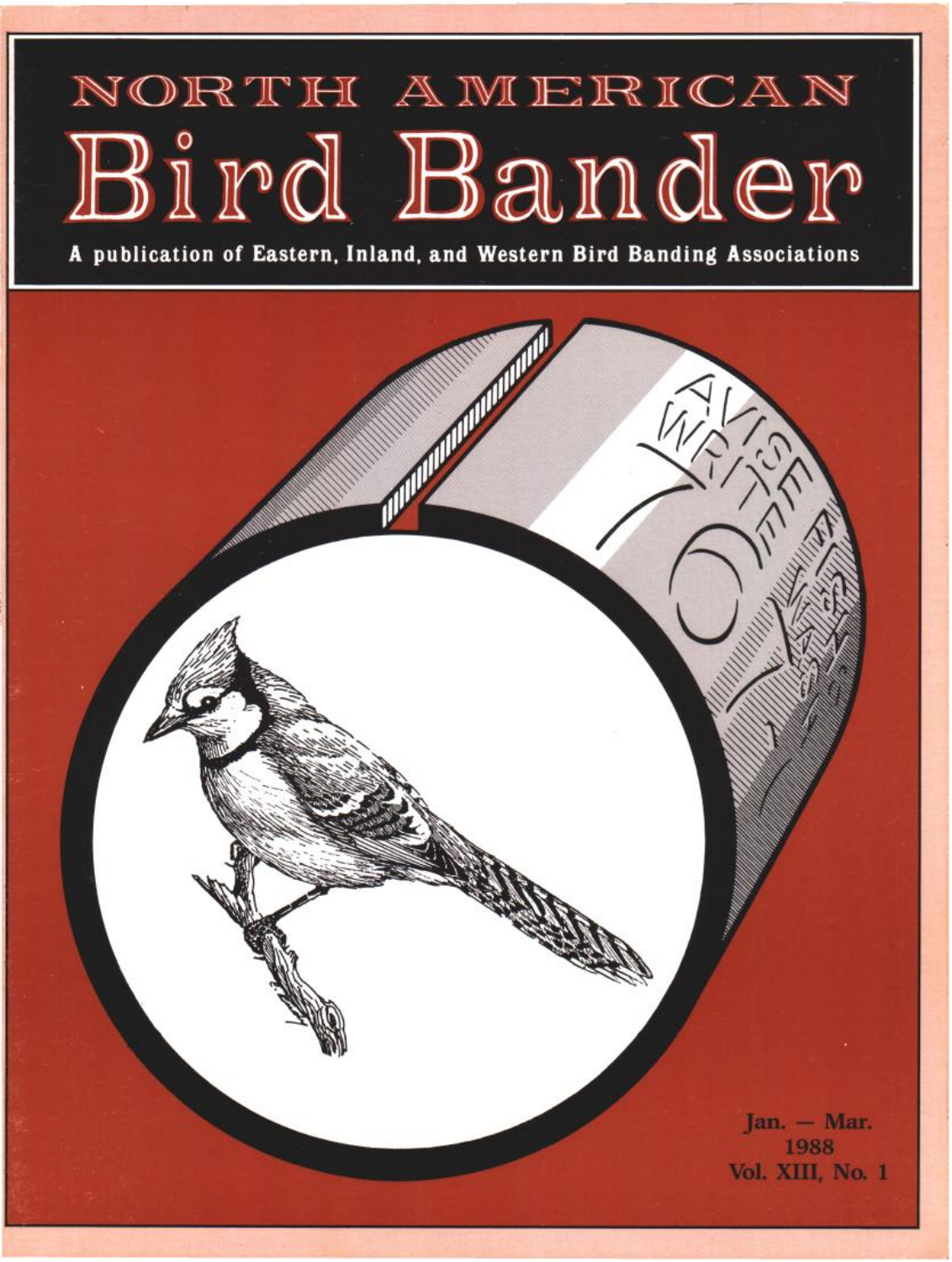|                                         | <b>Officers</b>   |                                                                                         |                                                |                                                                                                                                                                                                |                                                           |  |
|-----------------------------------------|-------------------|-----------------------------------------------------------------------------------------|------------------------------------------------|------------------------------------------------------------------------------------------------------------------------------------------------------------------------------------------------|-----------------------------------------------------------|--|
|                                         |                   | <b>President</b> Frederick S. Schaeffer<br>1650 14th Avenue                             |                                                |                                                                                                                                                                                                | <b>1st Vice-President</b> Judith Bell<br>RD 3. Box 61     |  |
|                                         | Secretary         | Vero Beach, FL 32960<br>Robert G. McKinney<br>198 Parkview Drive<br>Rochester, NY 14625 |                                                | Newark Valley, NY 13811<br>2nd Vice-President Robert P. Yunick<br>1527 Myron Street<br>Schenectady, NY 12309<br>3rd Vice-President Chris N. Rose, Sr.<br>98 Lopez Rd.<br>Cedar Grove, NJ 07009 |                                                           |  |
|                                         | Treasurer         | Donald Mease<br>RD#2. Box 436A<br>Hellertown, PA 18055                                  |                                                |                                                                                                                                                                                                |                                                           |  |
| <b>Eastern Bird Banding Association</b> | Past<br>President | Immediate Walter Protzman                                                               |                                                | Editor                                                                                                                                                                                         | Robert J. Pantle<br>35 Logan Hill Rd.<br>Candor, NY 13743 |  |
|                                         |                   |                                                                                         | <b>Councillors</b>                             |                                                                                                                                                                                                |                                                           |  |
|                                         |                   | Nadia Mutchler<br>Ken Clark<br>Pat Melville<br>I William                                | Roy Slack<br>Alen Lubchansky<br>Jeff Spendelow |                                                                                                                                                                                                | Janet Shafer<br>Douglas Gross<br>Charles Davis            |  |

**Eastern Regional News is published quarterly in North American Bird Bander by the Eastern Bird Banding Association. Applications for membership and changes of addresshould be sent to the Treasurer. The dues: Active Members--\$10.00 per year; Sustaining Members-- \$18.00 per year; Student Members-- \$ 8.00 per year; Family Membership add \$2.00 to any category; Institutional Membership--\$15.00; Life Membership--S200.00; Non-subscribing Members--S3.00 per year. Canadian and foreign memberships add \$4.50. Contributions to the Eastern Bird Banding Association are tax deductible.** 

*Oberman* 

# **Inland Bird Banding Association**

**President John J. Flora 3636 Williams Dearborn, MI 48124 Secretary Carroll Rudy W. 3866 Hwy. H. Chilton, WI 53014 Treasurer C. Holmes Smith 6305 Cumberland Rd., SW Sherrodsville, OH 44675** 

**Board of Directors** 

**Allen E. Valentine Jane Olyphant Dr. Donald G. Varner Nathaniel Whitney** 

#### **Officers**

**Terms expire 1988 Terms expire 1989 Terms expire 1990** 

**1st Vice-President Peter C. Petersen 235 McClellan Davenport, IA 52803 2nd Vice-President Don Beimborn 3630 Glenhurst S. St. Louis Park, MN 55416** 

#### **Membership Secretary**

Leon Wilson David Mehlman

**Allen E. Valentine 17403 Oakington Court Dallas, TX 75252** 

**Inland Regional News is published quarterly in North American Bird Bander by Inland Bird Banding Association. Application for membership and notices of change of address should be sent to the Treasurer. The active members will receive BOTH North American Bird Bander and Inland Bird Banding Newsletter {quarterly): Annual dues per calendar year: ACTIVE MEMBERSHIPS: Regular Member--\$15.00; Sustaining--S25.00; Life--S200.00 (in full, or 5 annual**  payments of \$40.00); Benefactor-\$1,000.00. IN-ACTIVE MEMBERSHIP: North American Bird Bander-\$10.00; INSTITUTIONAL SUBSCRIPTIONS: \$15.00 **U.S. and \$20.00 Foreign, including Canadian.** 



**Western Bird Banding Association** 

**President Dr. W. B. Quay 2003 Ida Street Napa, CA 94558 Secretary Dr. Alan A. Gubavich Dept. of Biol., Univ. of Nev. Reno, NV 89557 Treasurer Dr. Howard L. Cogswell 1548 East Avenue Hayward, CA 94541** 

**Officers** 

**ist Vice-President Dr. David E DeSante 2rid Vice-President Immediate Past** Dr. Robert C. Twei **President 3116 N. Willow Creek Dr. Point Reyes Bird Observ. 4990 Shoreline Hwy Stinson Beach, CA 94970 Dr. Kerry P. Reese College of Forestry Wildlife Range Science University of Idaho Moscow, ID 83843 Tucson, AZ 85712-1382** 

**Directors at Large**<br>Dr. Carl D. Barrentine **Buth Dr. Carl D. Barrentine Ruth Ogden Russell California State Univ. 9001 Stockdale Highway Bakersfield, CA 93309 Term expires 1988 Term expires 1989** 

2850 Camino de Deste<br>Tucson, AZ 85745

Applications for membership in the Western Bird Banding Association should be sent to the Treasurer. All classes of membership are by calendar year only and receive North American Bird Bander. Membership classes are: Active Member-\$13.00 per year; Sustaining Member-\$26.00 per year; Nonsubscribing Member-\$3.00 per year; Life Member-\$260.00. Outside the U.S. postage must be added to each membership fee, excepting that for Life **Membership.** 

**CHANGE OF ADDRESS? Members of each banding association {EBB& IBBA, WBBA} should inform the Treasurer of their association{s} as soon as possible concerning a planned change of address. There is otherwise the hazard of not receiving NABB, since the U.S. Post Office does not forward mail of this type.**